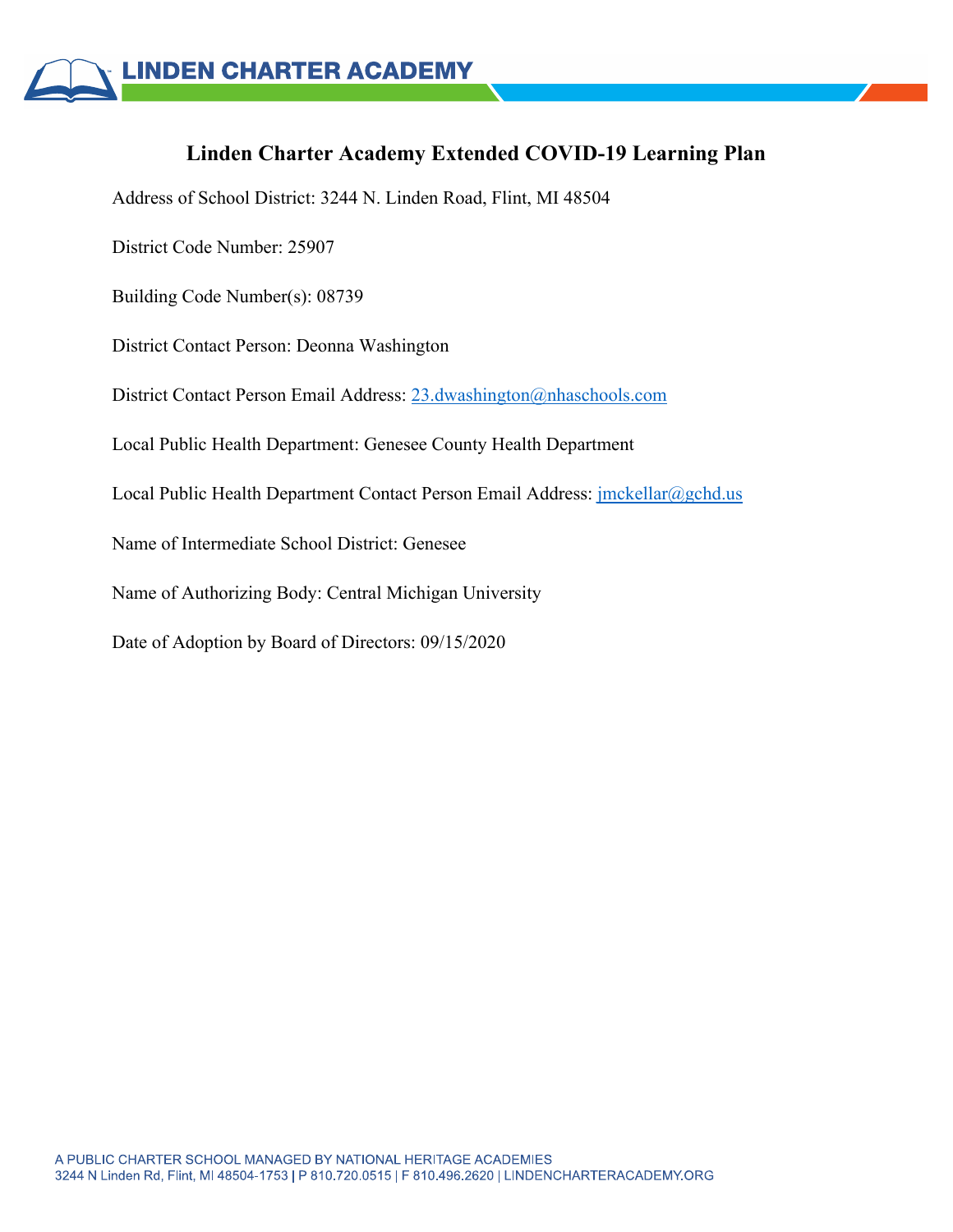

October 01, 2020 [via email]

Ms. Deonna Washington Linden Charter Academy

Re: Approval of Extended COVID-19 Learning Plan ("Extended Learning Plan")

Dear Ms. Washington:

I am pleased to inform you that the Extended Learning Plan for Linden Charter Academy ("Academy") has been approved by The Governor John Engler Center for Charter Schools at Central Michigan University. The Center will transmit the Extended Learning Plan to the State as soon as an appropriate mechanism to do so is made available. The Extended Learning Plan is effective as of the date indicated in the document.

To fulfill one of the required assurances, immediately add a copy of the approved Extended Learning Plan to the Academy's Transparency Page of its website. An approved copy of the Extended Learning Plan is attached and can be found in Epicenter. The approved Extended Learning Plan constitutes a Charter Contract amendment and remains in effect as long as the Extended Learning Plan remains in effect.

Thank you for all your efforts to keep student learning moving forward in these trying times. If you have any further questions or need additional support, please do not hesitate to contact us.

Sincerely,

ou lotter

Corey Northrop Executive Director

cc: Jo Shabazz, Board President Julie Stapleton, Board Corresponding Agent

Attachment: Approved Extended COVID-19 Learning Plan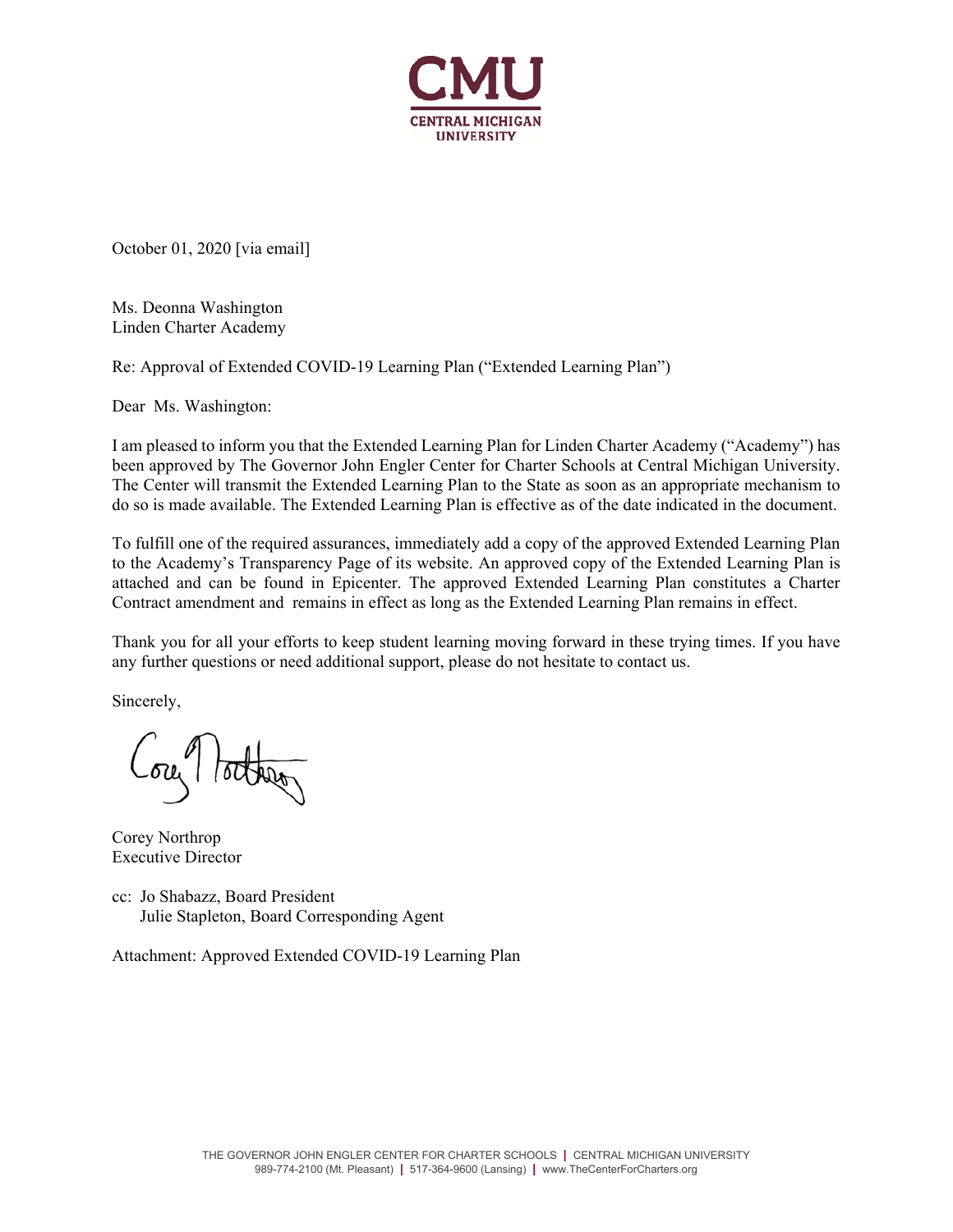### **RESOLUTION APPROVING THE EXTENDED COVID-19 LEARNING PLANS ("ECLP") AND APPROVAL OF CHARTER CONTRACT AMENDMENT**

#### **LINDEN CHARTER ACADEMY** (the "Academy")

A regular meeting of the Academy Board of Directors was held on the 15th day of September, 2020, at 8:30 a.m.

The meeting was called to order at 8:31 a.m. by Board Member Jo Ann Shabazz;

Present: Jo Ann Shabazz, Christina Payton-Rice, Jasmine Tincoff

Absent:Wallace Dawson, Amanda Eason

The following preamble and resolution were offered by Board Member Jasmine Tincoff and supported by Board Member Christina Payton-Rice;

#### **BACKGROUND**

On August 20, 2020, in response to the novel coronavirus (COVID-19) pandemic affecting our state, Governor Whitmer signed into law certain amendments to the State School Aid Act of 1979, as amended, MCL 388.1601 et seq. ("Back to School Laws"). The Back to School Laws include additional requirements for all Michigan schools as they plan for a return of preK-12 education for the 2020-2021 school year. Under the Back to School Laws, a public school academy must provide for instruction under an extended COVID-19 learning plan ("ECLP") that is approved by its authorizing body ("Authorizer"). ECLPs includes many of the same subject matters addressed in a public school academy's charter contract, including measurable educational goals to be achieved by all subgroups in the school, measurement of those educational goals by one or more benchmark assessments, a description of how the educational program, including instruction, will be delivered, a description of the school's curricula and specific reporting requirements for the 2020-2021 school year. Under the Back to School Laws, schools retain the flexibility to tailor and adjust their ECLPs to meet the needs of their students and the community they serve.

The Back to School Laws require, among other things, that each public school academy do the following:

(1) Establish educational goals required to be included in the ECLP no later than September 15, 2020.

(2) Approve an ECLP and submit it to their respective authorizing body ("Authorizer") for approval by October 1, 2020. If approved by the Authorizer, the ECLP is transmitted by the Authorizer to the Superintendent of Public Instruction and the State Treasurer.

(3) Make an ECLP accessible through the transparency reporting link on the school's website by October 1, 2020.

(4) Within the first nine weeks of the 2020-2021 school year, administer 1 or more benchmark assessments from the list approved by the Michigan Department of Education  $(MDE)^1$  $(MDE)^1$ , a benchmark assessment provided by MDE, or local benchmark assessments, or a combination of the above, to pupils in grades K-8 to measure math and reading proficiency. In addition, by the last day of the 2020-2021 school year, administer another benchmark assessment to pupils in K-8 to measure proficiency in the same subject matter. The Back to School Laws require schools to use the same benchmark assessment(s) used in the 2019-2020 school year, if applicable.

(5) Provide each pupil's data from the benchmark assessment or benchmark assessments, as available, to the pupil's parent or legal guardian within 30 days of administering the benchmark assessment(s).

<span id="page-2-0"></span><sup>&</sup>lt;sup>1</sup> MDE has approved four providers of benchmark assessments and continues to assess additional providers. See https://www.michigan.gov/documents/mde/Benchmark assessments 700077 7.pdf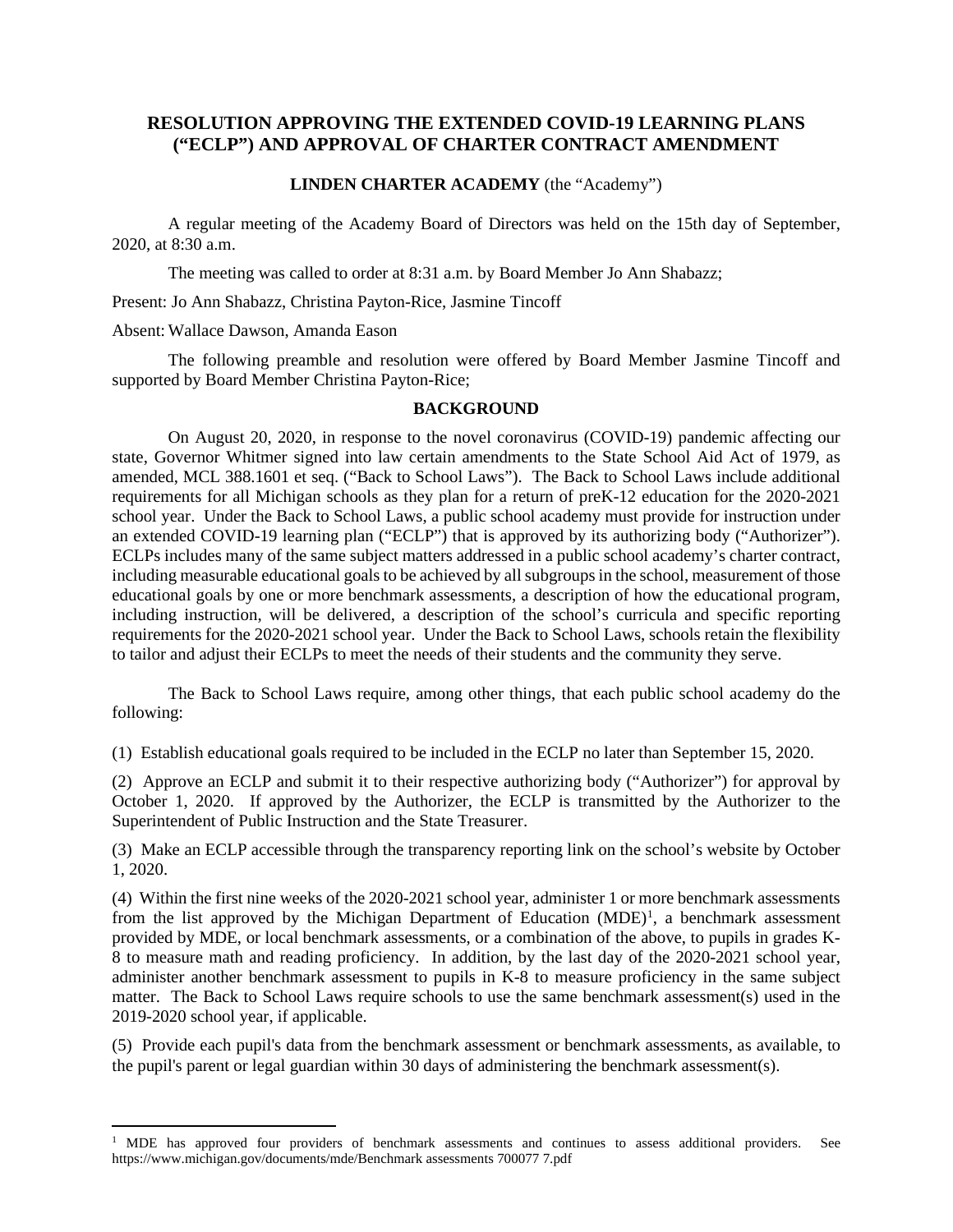(6) Not later than February 1, 2021, create a report that addresses the progress made in meeting the educational goals in the ECLP that the academy expected would be achieved by the middle of the school year and make the report available on the transparency reporting link on a public school academy's website.

(7) Not later than the last day of the 2020-2021 school year, create a report concerning progress made in meeting the educational goals in the ECLP and make the report available on the transparency reporting link on a public school academy's website.

(8) No later than June 30, 2021, send the aggregate academy-level data from a benchmark assessment(s), excluding data from a local benchmark assessment or local benchmark assessments, to a regional data hub that is part of the Michigan data hub network that shall compile the data and send it to the Center for Educational Performance and Information (CEPI).

(9) Thirty days after approval of the ECLP, the Board shall meet monthly to re-confirm how pupil instruction is being delivered at the school and whether it is consistent with the ECLP and to ensure that 2 2-way interaction, as defined in the Act, is occurring between students and teachers each week of the school year for at least 75% of students enrolled in the school. At each meeting, the Board shall: (a) publicly announce its weekly interaction rates of 2 2-way interaction since its last meeting; (b) allow for public comment on the ECLP; and (c) discuss whether changes to the method of delivery for pupil instruction under the ECLP are necessary.

## **THE ACADEMY BOARD THEREFORE RESOLVES THAT:**

- 1. The actions taken by Academy representatives to prepare and submit the Academy's ECLP to Authorizer are ratified.
- 2. The ECLP, as approved by the Authorizer, is approved by the Academy Board as the ECLP and as the ECLP Amendment to the Contract.
- 3. All resolutions and parts of resolutions insofar as they conflict with the provisions of this resolution be and the same hereby are rescinded.
- 4. The Academy will deliver from time to time such information regarding the implementation of the Academy's ECLP as the Authorizer or Michigan Department of Education may reasonably request.
- 5. Any Board policies or provision of Board policies that prohibit or impede the Academy's compliance with ECLP are temporarily waived, suspended or altered.
- 6. This Resolution shall take immediate effect and continue through the end of the 2020-2021 school year. If the Back to School Laws are amended, and such amendments requires additional Board action relative to the ECLP, the Board may take such action to comply with existing law.

Ayes: 3

Nays: 0

Resolution declared adopted.

\_\_\_\_\_\_\_\_\_\_\_\_\_\_\_\_\_\_\_\_\_\_\_\_\_\_\_\_\_\_

 Print Name: Jo Ann Shabazz President, Academy Board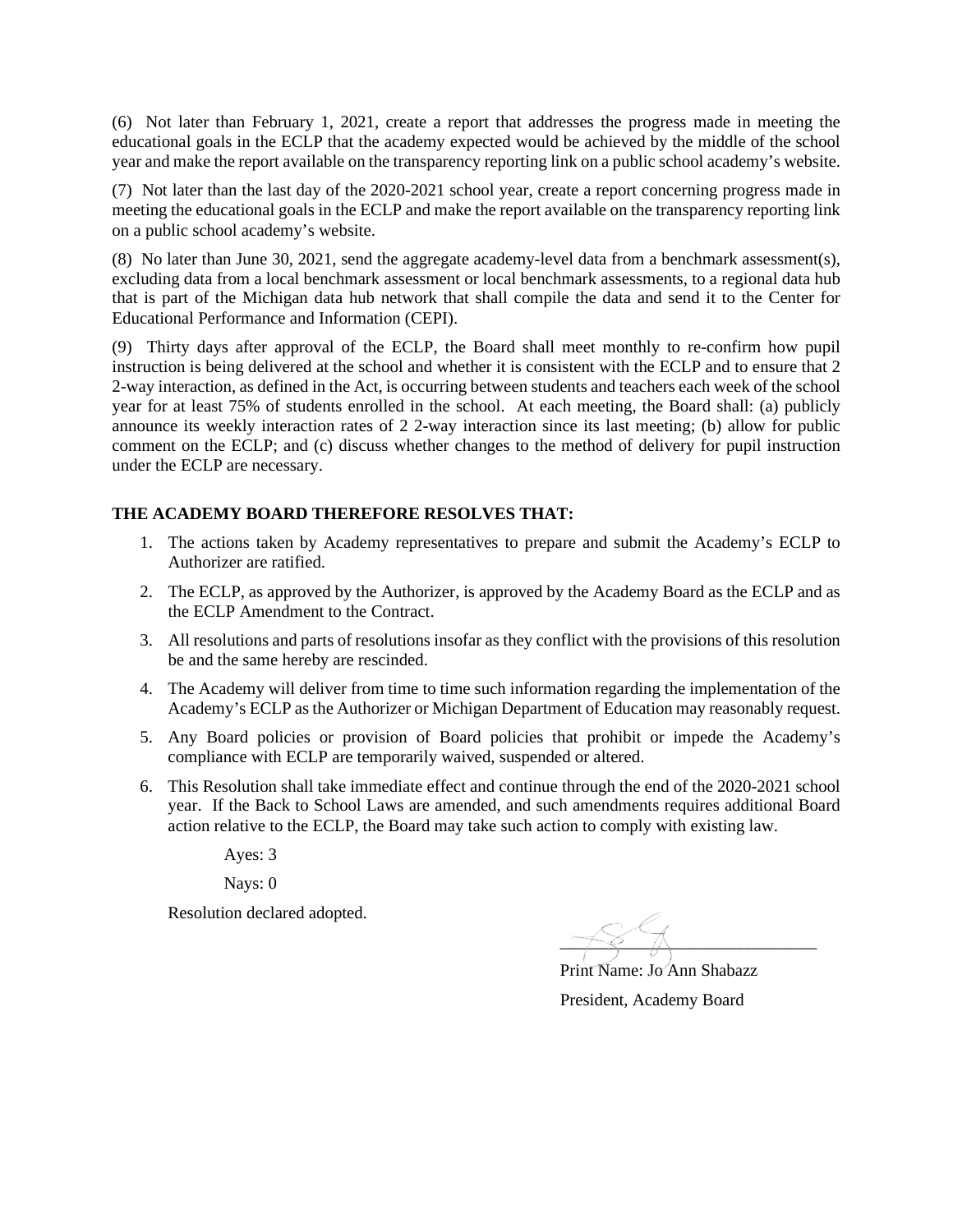### **Assurances**

- The Academy will administer an approved benchmark assessment, or local benchmark assessment, or any combination thereof, to all pupils in grades K to 8 to measure proficiency in reading and mathematics within the first nine weeks of the 2020-2021 school year.
- Within thirty days after the approval of its Extended COVID-19 Learning Plan, and every 30 days thereafter, the Academy, at a meeting of its board of directors, will re-confirm how instruction is delivered during the 2020-2021 school year and will solicit public comment, at a public meeting, from the parents or legal guardians enrolled in the Academy.
- If delivering pupil instruction virtually, the Academy will expose each pupil to the academic standards that apply for each pupil's grade level or courses in the same scope and sequence as the Academy had planned for that exposure to occur for in-person instruction.
- If delivering pupil instruction virtually, the Academy will provide pupils with equitable access to technology and the internet necessary to participate in instruction.
- The Academy will ensure that students with disabilities will be provided with equitable access to instruction and accommodation in accordance with applicable state and federal laws, rules and regulations.
- The Academy, in consultation with a local health department, and district employees, will develop guidelines concerning appropriate methods for delivering pupil instruction for the 2020- 2021 school year that are based on local data that are based on key metrics. A determination concerning the method for delivering pupil instruction shall remain at the Academy Board's discretion. Key metrics that the Academy will consider shall include at least all of the following:
	- o COVID-19 Cases or Positive COVID-19 tests
	- o Hospitalizations due to COVID-19
	- o Number of deaths resulting from COVID-19 over a 14-day period
	- o COVID-19 cases for each day for each 1 million individuals
	- o The percentage of positive COVID-19 tests over a 4-week period
	- o Health capacity strength
	- o Testing, tracing, and containment infrastructure with regard to COVID-19
- If the Academy determines that it is safe to provide in-person pupil instruction to pupils, the Academy will prioritize providing in-person pupil instruction to pupils in grades K to 5 who are enrolled in the Academy.
- The Academy will ensure that two (2), 2-way interactions occur between a pupil enrolled in the Academy and the pupil's teacher or at least one (1) of the pupil's teachers during each week of the school year for at least 75% of the pupils enrolled in the Academy. The Academy will publicly announce its weekly interaction rates at each Academy Board meeting where it reconfirm how instruction is being delivered, beginning 30 days after approval of its Extended COVID-19 Learning Plan, and every 30 days thereafter. The Academy will make those rates available through the transparency reporting link located on the Academy website each month for the 2020-2021 school year.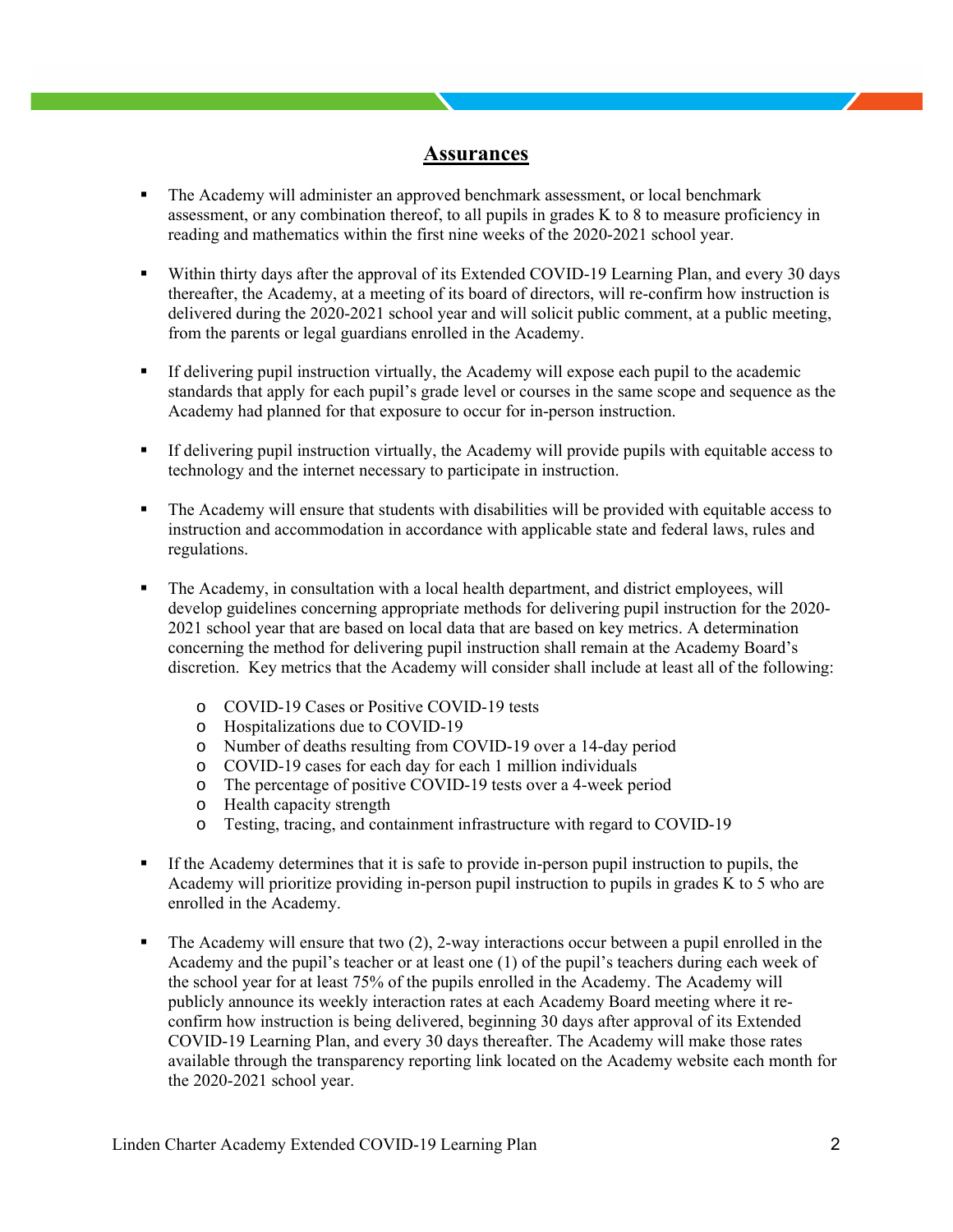The Academy will create and make available on its transparency reporting link located on the Academy's website, a report concerning the progress made in meeting the educational goals contained in its Extended COVID-19 Learning Plan not later than February 1, 2021, for goals its expected would be achieved by the middle of the school year and not later than the last day of school of the 2020-2021 school year for goals the Academy expected would be achieved by the end of the school year.

Jo Shabazz Board President

Board approved: 09/15/2020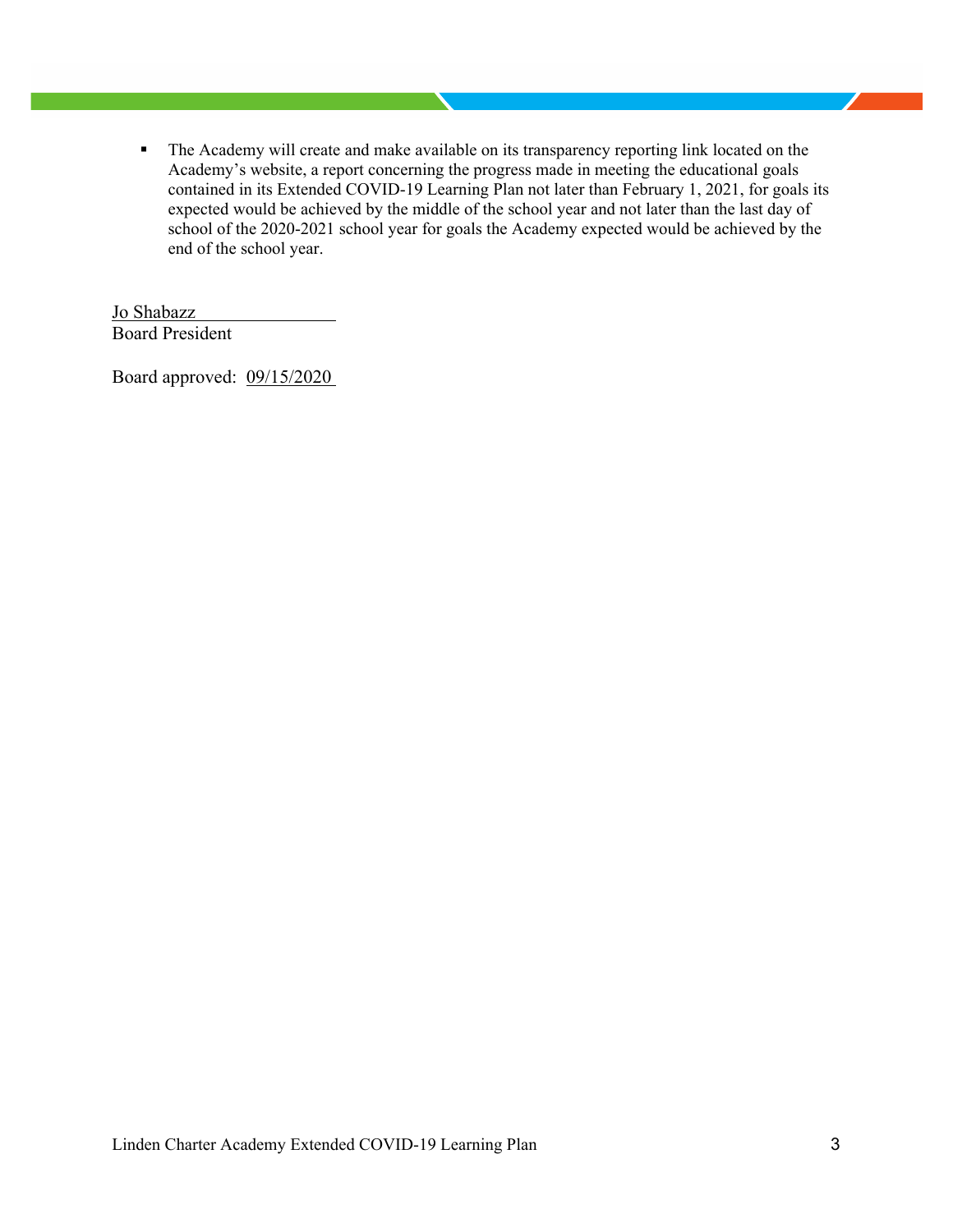## **Introduction and Overview**

Due to COVID-19, the 2020-2021 school year will look much different than previous school years, but our commitment to students and families remains the same. To best ensure a continuity of learning and to comply with PA 149 of 2020, our school has created a COVID-19 Preparedness & Response Plan and this Extended COVID-19 Learning Plan. Throughout the school year we may update our plans to best meet the needs of our school community and in accordance with applicable law.

## **Educational Goals**

| <b>Grade</b><br><b>Band</b> | <b>Subject</b>      | <b>Proposed</b><br><b>Benchmark</b>      | <b>Proposed Goal</b>                                                                                                                                                                                                                                                             |
|-----------------------------|---------------------|------------------------------------------|----------------------------------------------------------------------------------------------------------------------------------------------------------------------------------------------------------------------------------------------------------------------------------|
| $K-2$                       | Math                | Assessments<br>(Fall, Winter,<br>Spring) | NHA Numeracy Using the local NHA Numeracy Assessments as the district-<br>selected benchmark for grades K-2 in math, the percent of students<br>at or above a 3.0 (grade level) will increase from fall to spring, and<br>progress will be measured using the winter assessment. |
| $K-2$                       | Reading             | aimswebPlus<br>(Fall, Winter,<br>Spring) | Using aimswebPlus as the district-selected benchmark for grades<br>K-2 in reading, the percent of students at or above the 25th<br>percentile (Tier 1) will increase from fall to spring, and progress<br>will be measured using the winter benchmark assessment.                |
| $3 - 8$                     | Math $&$<br>Reading | <b>NWEA</b><br>(Fall, Winter,<br>Spring) | The median growth percentiles reflecting fall-to-winter and fall-to-<br>spring scaled score growth in grades 3 to 8 on reading and math<br>NWEA Growth tests will be at or higher than 50.                                                                                       |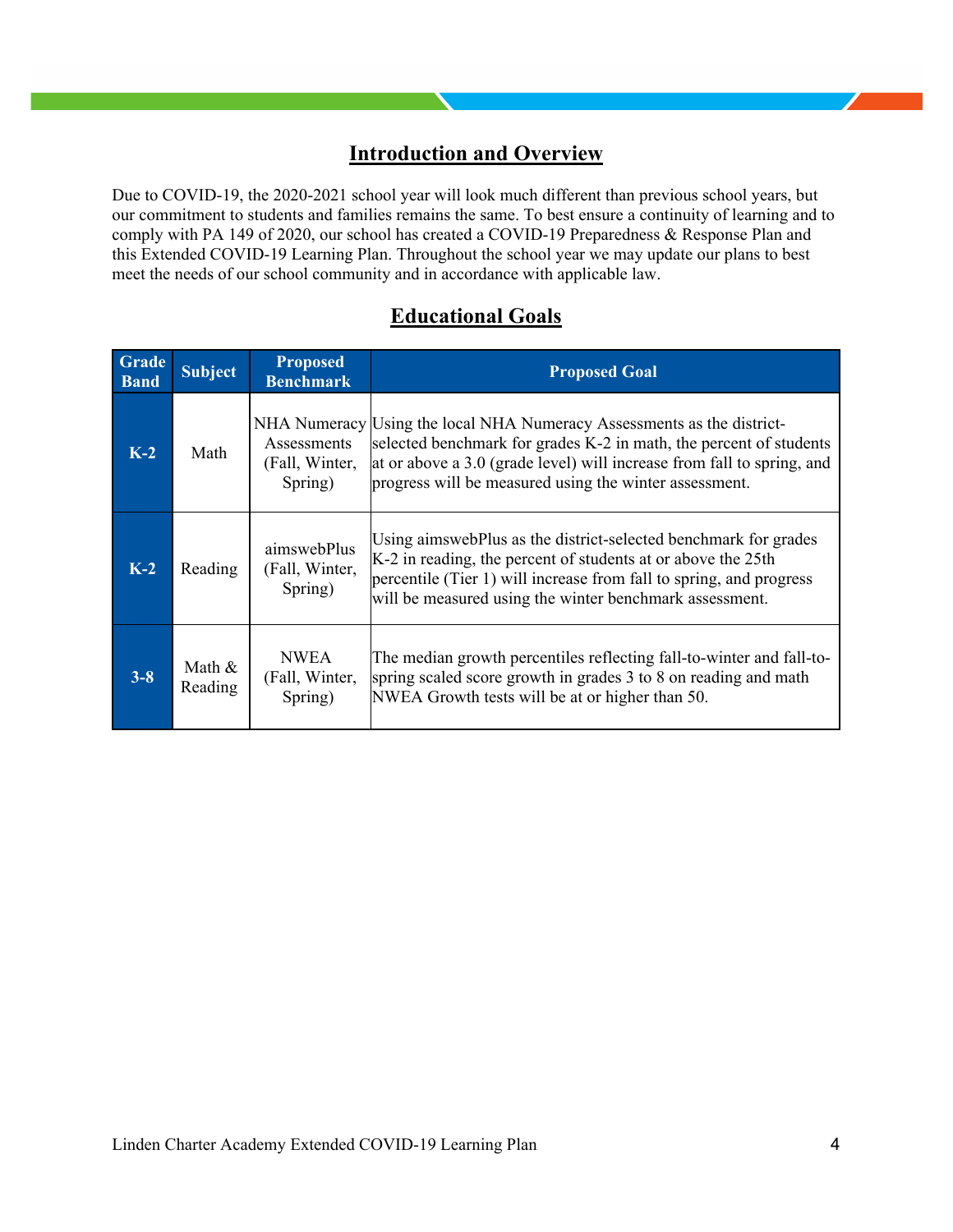# **Instructional Delivery & Exposure to Core Content**

#### *Instructional Delivery*

While in-person instruction is our strong preference, the safety of our staff and students remains our number one priority. Therefore, currently, Linden Charter Academy is operating in a remote learning environment. This decision was made by a partnership of the school leadership, National Heritage Academies, and the school Board, and will be reevaluated as we continue to monitor the COVID-19 situation closely. Families were sent a survey at the end of the 2019-2020 school year that asked about their remote learning experience, how they felt about returning to school in the fall, and if they had regular internet access at home.

When possible, the school is prepared to transition to a hybrid or full in-person instructional model. If this happens, students and families will still have a choice to remain in our virtual select program if they do not feel comfortable returning to in-person learning. Leaders selected staff for the virtual learning program by first understanding staff interests in the various learning models. During planning or professional development, staff have the opportunity to share feedback to help inform, and potentially adjust, processes and procedures throughout the school.

After much research and new learning, the school in partnership with NHA has prioritized five key components for remote learning:

- 1. Ensuring Regular Teacher/Student Connections
	- o The school recognizes, that even in a remote setting, teachers play the most important role in growing our students.
- 2. Provide Opportunities for Student Discourse
	- o We know that students learn more when they are the ones doing the thinking and speaking.
- 3. Allow for Flexibility in Scheduling
	- o Our school may need to adjust plans as needs change in our community.
- 4. Encourage Engagement and Participation
	- o Students learn best when actively engaged.
	- o The types of learning opportunities we provide and the technology tools that we choose help ensure active engagement and participation.
- 5. Utilizing Rigorous Instructional Materials
	- o NHA has spent three years rolling out high quality and thoroughly vetted resources. These resources will continue to be utilized even in a remote learning setting.

As we work to transition our instructional vision to a remote model and develop a plan for remote learning, we prioritize three learning types for our students.

- 1. **Synchronous Small Groups:** Live, pre-scheduled lessons provided by a teacher directly to a student or group of students.
	- o By prioritizing small group instruction, we can ensure that teachers and students are able to connect regularly. We are allowing opportunities for student discourse, engagement, and participation. Our same high-quality resources are being utilized within our synchronous small groups.
	- o Scheduling
		- 1. Math Small Groups will meet two times per week (e.g., on Mondays and Wednesdays).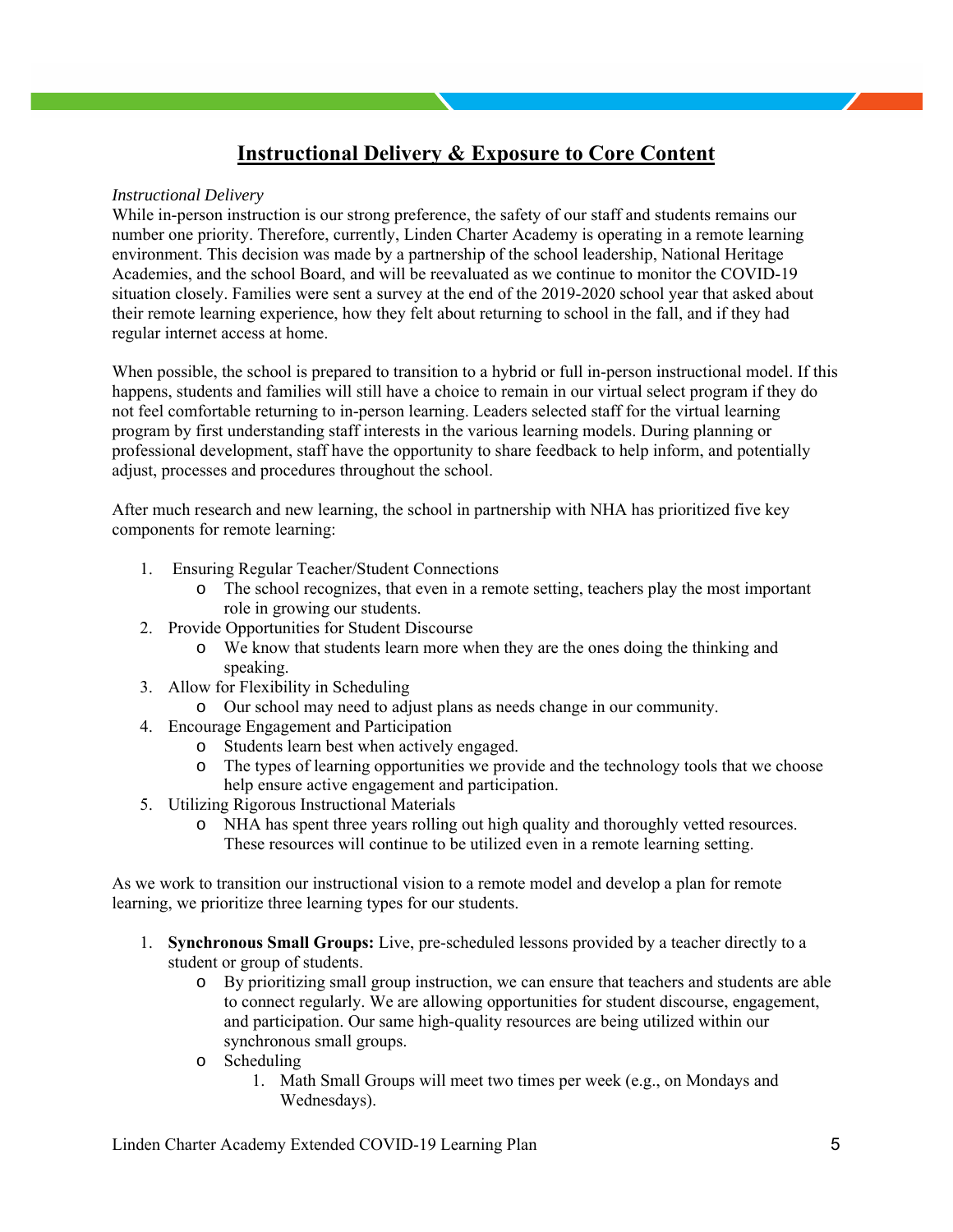- 2. ELA Small Groups will meet two times per week (e.g., on Tuesdays and Thursdays).
- 3. Science & Social Studies Groups will vary by week.
- 2. **Asynchronous Learning:** Activities such as content specific instructional videos, independent practices, and digital tools, that students can complete on their own to learn or practice a skill.
	- o Pre-recorded Lessons
	- o Independent Practices
- 3. **Office Hours**
	- o Office hours are another opportunity for teacher-student connections. Teachers can provide feedback, offer assistance or support with an assignment, and/or address remediation/extension opportunities.
	- o Office hours also provide an opportunity for a parent touchpoint.

Below are examples of what a weekly schedule would look like in this environment.

|                    |                                                                                          | NATIONAL<br>HERITAGE<br><b>ACADEMIES</b>                                                            |                                                                                                                                              |                                                                                                 |                                                                                                                                          |
|--------------------|------------------------------------------------------------------------------------------|-----------------------------------------------------------------------------------------------------|----------------------------------------------------------------------------------------------------------------------------------------------|-------------------------------------------------------------------------------------------------|------------------------------------------------------------------------------------------------------------------------------------------|
|                    | Monday                                                                                   | Tuesday                                                                                             | <b>Wednesday</b>                                                                                                                             | <b>Thursday</b>                                                                                 | Friday                                                                                                                                   |
| <b>Synchronous</b> | 8:15: Moral Focus<br><b>Core Activity #1</b><br>2:15 Math Small<br>Group                 | 10:00 Shared<br><b>Reading Small</b><br>Group                                                       | <b>2:15: Moral Focus</b><br>Core Activity #2<br>1:00 SS Summary<br><b>Table Discussion</b><br><b>Small Group</b><br>2:15 Math Small<br>Group | 10:00 Shared<br><b>Reading</b><br><b>Small Group</b>                                            | 10:00 Math Small<br>Group<br>1:00 Science<br><b>Summary Table</b><br><b>Discussion Small</b><br>Group                                    |
| <b>Moral Focus</b> |                                                                                          |                                                                                                     |                                                                                                                                              |                                                                                                 | Core Activity #3<br>Complete: Start Small<br>Like a Seed Activity<br>and Share Out in<br>Online Classroom                                |
| <b>ELA</b>         | Watch: Read Aloud<br>Day 1- Thunder Cake<br>Complete: Read "MVP"<br>and answer questions | Watch: Read Aloud<br>Day 2-<br>An A from Miss Keller<br>Complete: Constructed<br>Response for "MVP" | Watch: Read Aloud<br>Day 3 - An A from Miss<br>Keller<br>Complete: Read 'A<br>Sudden Slice of<br>Summer" and answer<br>questions             | Complete: Constructed<br>Response for "A<br>Sudden Slice of<br>Summer*                          | Complete: Weekly<br>Quiz Week 1<br>Complete: Persuasive<br>Essay: 'Persuade your<br>parents to let you<br>travel to another<br>country." |
| Math               | Complete: Daily<br>Practice: Addition &<br>Subtraction Mixed<br>Review                   | Watch: Math Story 2.1<br>Complete: Home<br>Connection: The Pet<br>Store                             | Complete: Daily<br>Practice: Fruits &<br><b>Stamps</b>                                                                                       | Watch: Math Story<br>22<br>Watch Bridges Mini<br>Lesson & Complete:<br>More Groups of<br>Stamos | Watch: Workplace<br>Loops and Groups<br>Introduction<br>Complete: Play 1<br>round of Loops and<br>Groups                                 |

|                                 |                                                                                                                                                   |                                                                                                                             | Sample Student Week at a Glance                                                                |                                                                                                                                         | NATIONAL<br><b>ACADEMIES</b>                                                |
|---------------------------------|---------------------------------------------------------------------------------------------------------------------------------------------------|-----------------------------------------------------------------------------------------------------------------------------|------------------------------------------------------------------------------------------------|-----------------------------------------------------------------------------------------------------------------------------------------|-----------------------------------------------------------------------------|
| Science                         | Watch: STEMscopes:<br>Investigative<br>Phenomenon<br>Complete: Online Entry<br>for Hook                                                           | Complete: Explore<br>Activity #1 and Summary<br>Table                                                                       | Watch: Explore Activity<br>$\mathbf{F}$<br>Complete: Student<br>Questions and Summary<br>Table | Watch: Identify and<br>Interpret Introduction<br>Video<br>Complete: Identify and<br><b>Interpret Activity</b>                           | Complete: Pre-Reading<br>Linking Literacy Activity                          |
| <b>Social</b><br><b>Studies</b> | Complete: Types of<br>Government Reading<br>and Summary Table                                                                                     | Watch: Video on US<br>Government and<br>Summary Table<br>Complete: US<br>Government Article<br>Reading and Summary<br>Table | Complete: Democratic<br>Process, Justice and<br>Equality Readings and<br>Summary Table         | Watch: The Common<br>Good and Summary<br>Table Fundamental<br>Value Scenarios<br>Complete: The Rule of<br>Law Reading and<br>Respond to | Complete: Online<br>Discussion Post and<br><b>CER Writing</b><br>Assignment |
| Ongoing<br><b>Assignments</b>   | 1. Read for 15 minutes daily and complete Reading Log<br>2. Complete 2 ELA lessons in iReady<br>3. Spend 30 minutes on math digital learning tool |                                                                                                                             |                                                                                                |                                                                                                                                         |                                                                             |
| Office<br><b>Hours</b>          |                                                                                                                                                   | $2.30 - 3.30$ pm                                                                                                            | 9:00 am - 10:00am                                                                              | $2:30 - 3:30$ pm                                                                                                                        | 9:00 am- 10:00 am                                                           |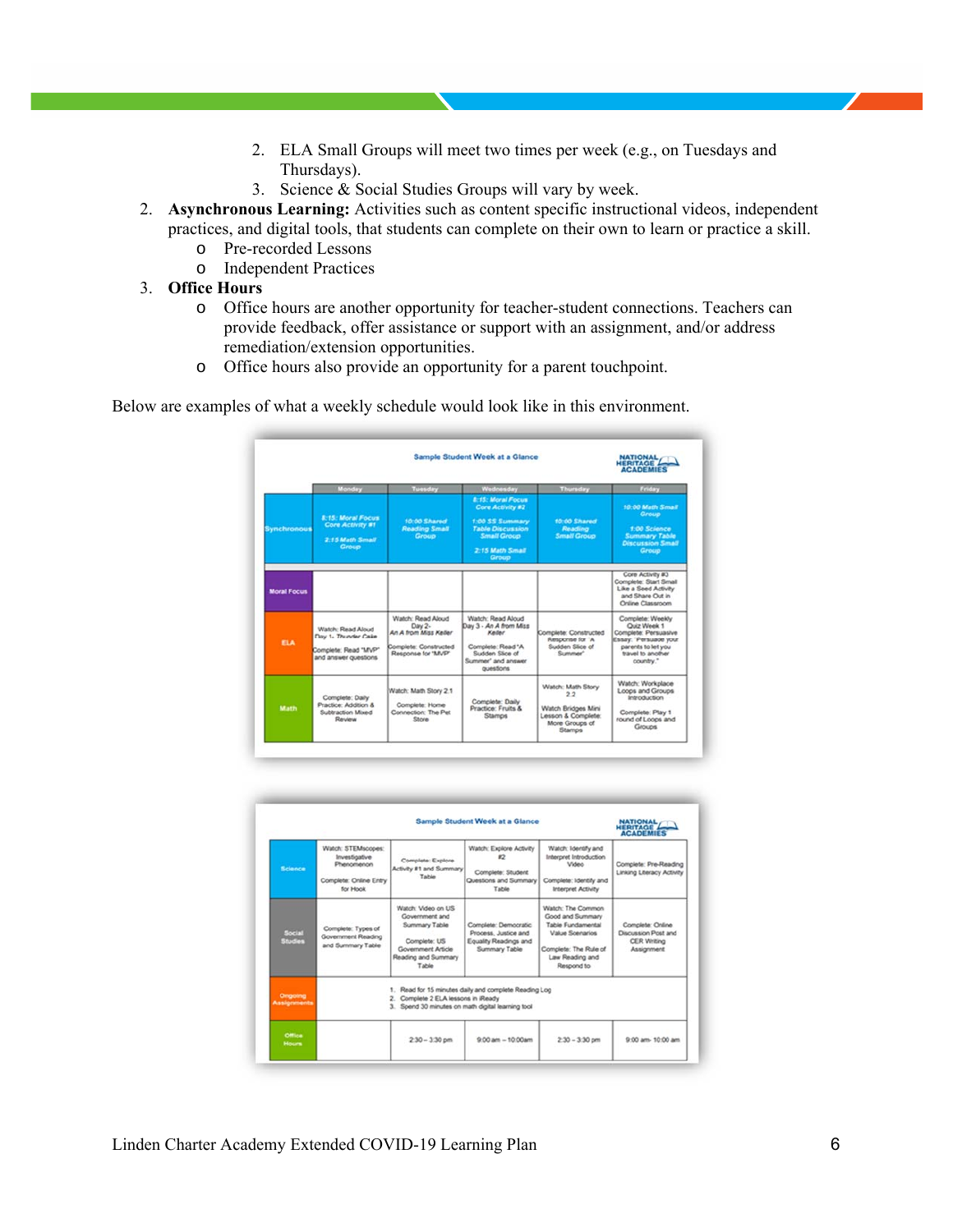The table below shows suggested time-on-task for various academic subjects by day. Please note that these times are flexible and may be adjusted, as needed. Teachers will continue to reinforce this flexibility during their weekly communication with families.

| <b>Content Area</b> | Time-On-Task  |
|---------------------|---------------|
| EL A                | 75 minutes    |
| Math                | 60 minutes    |
| Science/SS          | 30-90 minutes |
| <b>Moral Focus</b>  | 15 minutes    |
| <b>Specials</b>     | 30 minutes    |

### *Exposure & Mastery of Core Content*

When schools were closed in March of 2020 due to the onset of the COVID-19 pandemic, NHA's Curriculum and Instruction Team immediately began to digitize all the necessary curricular components usually delivered via in-person instruction. This included all subject and grade-level specific scope and sequence documents and the litany of resources available to help our teachers and staff scaffold learning via a virtual instructional model. The resources are now available to our staff, and all staff at NHApartner schools via NHA's "Staff Virtual Learning Hub." We will use these resources and our online platforms to ensure that students are receiving the same exposure to content and academic standards as he/she would during in-person instruction.

|                                 |                                                                               | NATIONAL,<br><b>HERITAGE</b><br><b>ACADEMIES</b>                            |                                                           |                                                                         |                                               |
|---------------------------------|-------------------------------------------------------------------------------|-----------------------------------------------------------------------------|-----------------------------------------------------------|-------------------------------------------------------------------------|-----------------------------------------------|
|                                 | Day 1                                                                         | Day 2                                                                       | Day 3                                                     | Day 4                                                                   | Day 6                                         |
| ynchronous<br>mall Group        |                                                                               | <b>Shared Reading:</b><br>Unit 1 Day 2<br>"MVP" by Clare<br><b>Mischica</b> |                                                           | <b>Shared Reading:</b><br>Unit 1 Day 3<br>'A Sudden Slice of<br>Summer* | <b>ELA Small Group</b><br><b>Intervention</b> |
| <b>Read Aloud</b><br>[Video]    | Unit 1 Day 1<br>Thunder Cake by Patricial<br>Polacco                          | Unit 1 Day 2<br>An A from Miss<br>Keller by Patricia<br>Polacco             | Unit 1 Day 4<br>An A from Miss Keller by Patricia Polacco |                                                                         |                                               |
| <b>Shared</b><br><b>Reading</b> | Unit 1 Day 1<br>"MVP" by Clare<br>Mischica                                    |                                                                             | Unit 1 Day 3<br>'A Sudden Slice of<br>Summer*             |                                                                         | Weekly Quiz:<br>Unit 1 Week 1                 |
| <b>Independent</b><br>Reading   | Recommendation: Read for 15 minutes daily and complete Reading Log            |                                                                             |                                                           |                                                                         |                                               |
| Writing                         | Persuasive Essay: Persuade your parents to let you travel to another country. |                                                                             |                                                           |                                                                         |                                               |
| <b>Digital Tool</b>             | Recommendation: 30-60 minutes a week                                          |                                                                             |                                                           |                                                                         |                                               |
| <b>Office Hours</b>             | Recommendation: 2 hours per week                                              |                                                                             |                                                           |                                                                         |                                               |

For all content areas, including Moral Focus, the school has examples to instruct teachers on how to translate in-person learning to the remote format. For Math and ELA, a weekly schedule like the above will be provided for every week of the year.

Teachers will actively provide feedback throughout the day via Google Classroom. The work is submitted in Google Classroom via Google Forms or Classkick assignments. Teachers will provide feedback to students weekly.

Linden Charter Academy Extended COVID-19 Learning Plan 7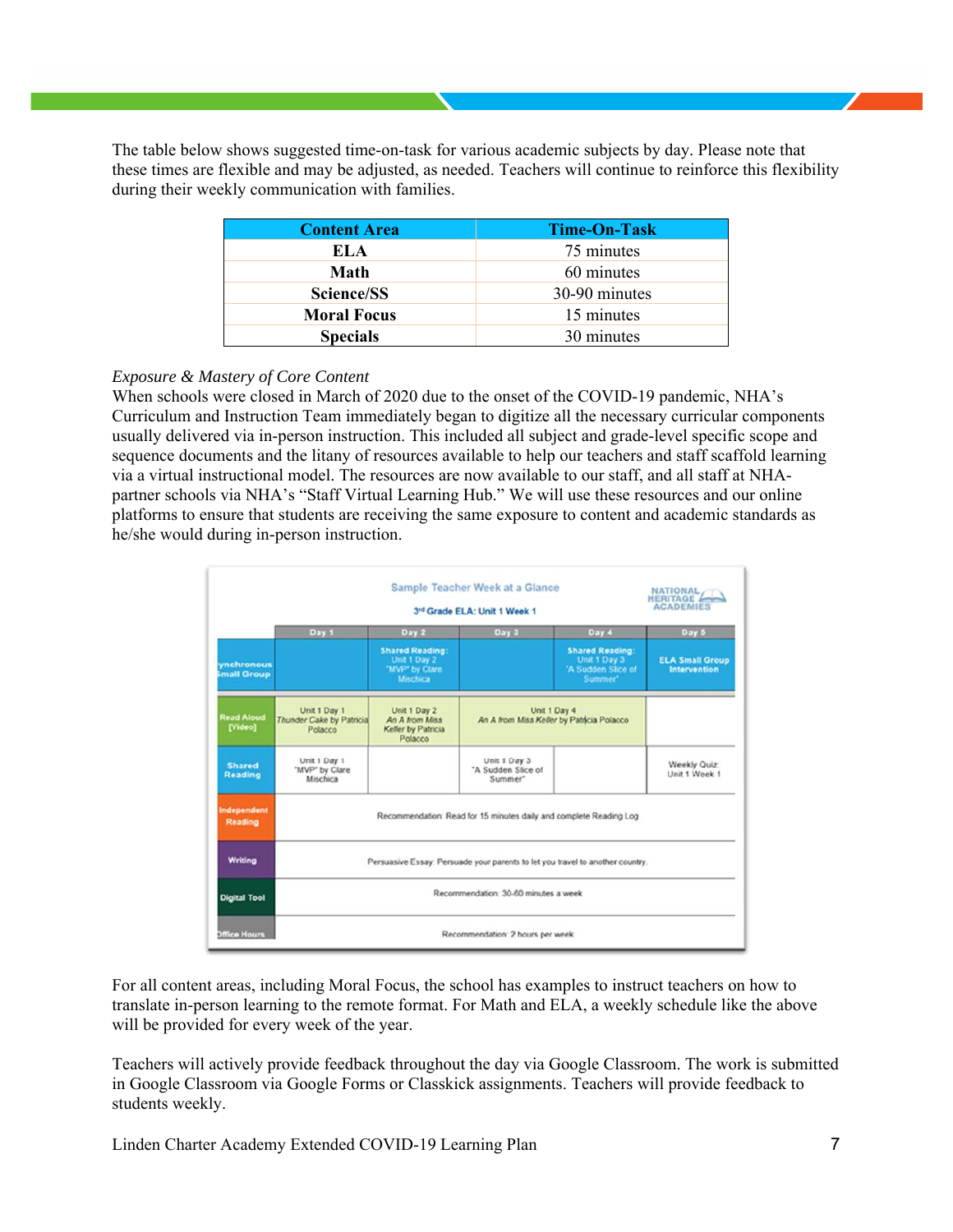During times of remote instruction, all instructional staff will provide daily activities/assignments. Teachers will develop Google Meetings to support student understanding and mastery of the daily lessons and will maintain "office hours" multiple times throughout the week in addition to the Google Meeting times. The Google Meetings can be one-on-one with students, with a small group, or the whole class as needed. It is the expectation that the teacher provides materials for each student daily but may not have daily direct interaction.

Classroom teachers will monitor mastery of curricular content, as measured through classroom assessments that are administered as part of the school's formative assessment program. The formative assessment process is designed to provide a mechanism for monitoring all students' academic needs and will allow teachers to adapt instructional methods and materials as necessary to optimize learning opportunities. We will use regular formative assessments, weekly quizzes, unit assessments every 3-4 weeks, interim assessments every 9 weeks, and benchmarking to demonstrate student mastery of subject matter. Instructional groups will be fluid, based on data. Our instructional model is to assess, analyze data as a team, plan, and teach. This is a continuous cycle as depicted below.



Students will complete standards aligned curriculum assessments (weekly quizzes, unit assessments, interim assessments) through EdCite, an online platform compatible with our Gradebook and student information system. EdCite allows our students to complete assessments virtually, or by paper/pencil method. Assessment results will integrate directly into our school's Gradebook, and NHA's Information and Analytics teams are currently undertaking an effort to eliminate the need for classroom teachers to manually enter scores upon completion of student assessments.

We know students will have extensive needs due to learning loss from school closures in the 2019-20 school year. These assessments will inform our formative assessment process by helping teachers identify learning gaps, highlight for teachers and school leaders of what standards may need to be re-taught in each grade level, and aid in designing paths of individualized instructional needs.

Our school actively engages parents/guardians in their children's learning. Prior to each school year, we make parents and each student aware of grade-level performance expectations. Student progress against those goals are communicated to parents regularly through direct teacher communication, progress reports, report cards, and parent-teacher conferences. This information is also available via our online parent portal, which is automatically updated as teachers add grades into our online Gradebook. Our use of online tools like Gradebook and Parent Portal allow us to seamlessly communicate with families on student progress regardless of our mode of instruction.